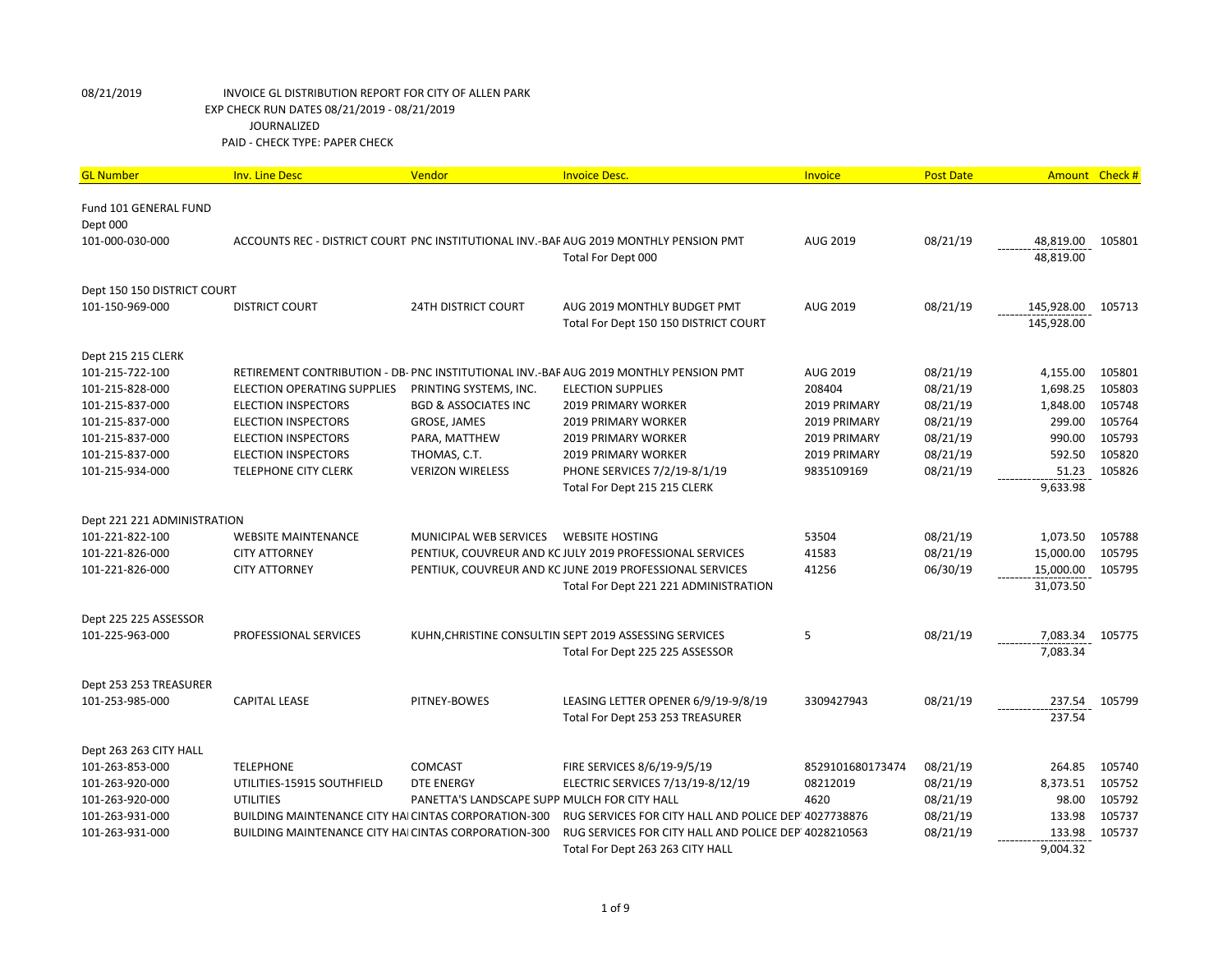| <b>GL Number</b>               | <b>Inv. Line Desc</b>                 | Vendor                                                | <b>Invoice Desc.</b>                                                                  | <b>Invoice</b> | <b>Post Date</b> | Amount Check # |        |
|--------------------------------|---------------------------------------|-------------------------------------------------------|---------------------------------------------------------------------------------------|----------------|------------------|----------------|--------|
| Dept 277 CABLE/IT              |                                       |                                                       |                                                                                       |                |                  |                |        |
| 101-277-934-500                | <b>COMPUTER BREAK-FIX</b>             | <b>EXPERT TECHNOLOGY SERVIC JULY 2019 IT SERVICES</b> |                                                                                       | 02083          | 08/21/19         | 3,720.00       | 105759 |
|                                |                                       |                                                       | Total For Dept 277 CABLE/IT                                                           |                |                  | 3,720.00       |        |
|                                |                                       |                                                       |                                                                                       |                |                  |                |        |
| Dept 305 305 POLICE DEPARTMENT |                                       |                                                       |                                                                                       |                |                  |                |        |
| 101-305-722-100                |                                       |                                                       | RETIREMENT CONTRIBUTION - DB- PNC INSTITUTIONAL INV.-BAF AUG 2019 MONTHLY PENSION PMT | AUG 2019       | 08/21/19         | 92,755.00      | 105801 |
| 101-305-728-000                | <b>OFFICE SUPPLIES</b>                | MESSENGER PRINTING SERVII POLICE BUSINESS CARDS       |                                                                                       | 201900706      | 08/21/19         | 234.00         | 105780 |
| 101-305-729-000                | K-9 SUPPLIES                          | PET SUPPLIES PLUS                                     | K-9 SUPPLIES                                                                          | 34772          | 08/21/19         | 75.56          | 105798 |
| 101-305-757-000                | <b>OPERATING SUPPLIES</b>             | LAZUKA, STEPHEN                                       | REIMBURSEMENT OF OPERATING SUPPLIES PO REIMBURSEMENT                                  |                | 08/21/19         | 15.00          | 105777 |
| 101-305-757-000                | <b>OPERATING SUPPLIES</b>             | ORION                                                 | SUPPLIES POLICE DEPT                                                                  | 00287644       | 08/21/19         | 2,348.57       | 105791 |
| 101-305-761-000                | <b>PRISONER BOARD</b>                 | <b>STATE OF MICHIGAN</b>                              | <b>SEX OFFENDER REG FEE'S</b>                                                         | 551-539987     | 08/21/19         | 120.00         | 105729 |
| 101-305-761-000                | PRISONER BOARD                        | <b>STATE OF MICHIGAN</b>                              | SEX OFFENDER REGISTRATION FEE'S                                                       | 551-543784     | 08/21/19         | 90.00          | 105730 |
| 101-305-805-000                | <b>VEHICLE TOWING</b>                 | <b>CITY TOWING</b>                                    | 42 VEHICLES TOWED BY POLICE 8 PERSONAL 8/8/1/19-8/15/19                               |                | 08/21/19         | 7,550.00       | 105836 |
| 101-305-934-500                | <b>COMPUTER BREAK-FIX</b>             | <b>AUBURN CONSULTING</b>                              | DETECTIVE BUREAU COPIER SERVICE                                                       | 10975          | 08/21/19         | 125.00         | 105726 |
| 101-305-939-000                | <b>VEHICLE MAINTENANCE</b>            | <b>GLENDALE AUTO VALUE</b>                            | <b>PARTS</b>                                                                          | 359-173403     | 08/21/19         | 15.48          | 105762 |
| 101-305-939-000                | <b>VEHICLE MAINTENANCE</b>            | <b>GLENDALE AUTO VALUE</b>                            | PARTS FOR 2014 FORD POLICE                                                            | 359-173098     | 08/21/19         | 106.38         | 105762 |
| 101-305-939-000                | <b>VEHICLE MAINTENANCE</b>            | <b>GLENDALE AUTO VALUE</b>                            | <b>PARTS</b>                                                                          | 359-173047     | 08/21/19         | 11.87          | 105762 |
| 101-305-939-000                | <b>VEHICLE MAINTENANCE</b>            | <b>GLENDALE AUTO VALUE</b>                            | PARTS FOR 2012 FORD EDGE                                                              | 359-173616     | 08/21/19         | 124.13         | 105762 |
| 101-305-939-000                | <b>VEHICLE MAINTENANCE</b>            | <b>GLENDALE AUTO VALUE</b>                            | <b>PARTS</b>                                                                          | 359-173690     | 08/21/19         | 27.38          | 105762 |
| 101-305-939-000                | <b>VEHICLE MAINTENANCE</b>            | <b>J'S CARWASH</b>                                    | VEHICLE MNT POLICE DEPT                                                               | 2193           | 08/21/19         | 72.00          | 105771 |
| 101-305-939-000                | <b>VEHICLE MAINTENANCE</b>            | ROWLEY BROTHERS INC.                                  | <b>PARTS</b>                                                                          | 2228451-00     | 08/21/19         | 119.52         | 105808 |
| 101-305-939-000                | <b>VEHICLE MAINTENANCE</b>            | ROWLEY BROTHERS INC.                                  | <b>SUPPLIES</b>                                                                       | 2228452-00     | 08/21/19         | 125.42         | 105808 |
| 101-305-939-000                | <b>VEHICLE MAINTENANCE</b>            | <b>VILLAGE FORD</b>                                   | <b>PARTS</b>                                                                          | 398539         | 08/21/19         | 672.92         | 105829 |
| 101-305-939-000                | <b>VEHICLE MAINTENANCE</b>            | <b>VILLAGE FORD</b>                                   | <b>PARTS</b>                                                                          | 399557         | 08/21/19         | 672.92         | 105829 |
| 101-305-960-000                | <b>EDUCATION &amp; TRAINING</b>       | PRISTER, STEPHANIE                                    | REIMBURSEMENT ON MILEAGE FOR TRAINING REIMBURSEMENT                                   |                | 08/21/19         | 98.10          | 105802 |
| 101-305-962-000                | <b>MISCELLANEOUS</b>                  |                                                       | CARNIVAL BOUNCE RENTALS NATIONAL NIGHT OUT POLICE DEPT                                | 8771           | 08/21/19         | 1,000.00       | 105734 |
|                                |                                       |                                                       | Total For Dept 305 305 POLICE DEPARTMENT                                              |                |                  | 106,359.25     |        |
|                                |                                       |                                                       |                                                                                       |                |                  |                |        |
| Dept 340 340 FIRE DEPARTMENT   |                                       |                                                       |                                                                                       |                |                  |                |        |
| 101-340-722-100                |                                       |                                                       | RETIREMENT CONTRIBUTION - DB PNC INSTITUTIONAL INV.-BAF AUG 2019 MONTHLY PENSION PMT  | AUG 2019       | 08/21/19         | 61,837.00      | 105801 |
| 101-340-757-000                | <b>OPERATING SUPPLIES</b>             | ARROW INTERNATIONAL INC RESCUE SUPPLIES               |                                                                                       | 9501522371     | 08/21/19         | 582.50         | 105724 |
| 101-340-757-000                | <b>OPERATING SUPPLIES</b>             |                                                       | NETWORK SERVICES COMPAI OPERATING SUPPLIES FOR FIRE DEPT                              | 6599447-01     | 08/21/19         | 7.18           | 105790 |
| 101-340-757-500                | <b>RESCUE SUPPLIES</b>                | BAKER'S GAS & WELDING SUI OXYGEN FOR FIRE EMS         |                                                                                       | 01580173       | 08/21/19         | 132.98         | 105728 |
| 101-340-757-500                | <b>RESCUE SUPPLIES</b>                | J & B MEDICAL SUPPLY, INC. RESCUE SUPPLIES            |                                                                                       | 5601330        | 08/21/19         | 8.92           | 105769 |
| 101-340-757-500                | <b>RESCUE SUPPLIES</b>                |                                                       | J & B MEDICAL SUPPLY, INC. RESCUE SUPPLIES FIRE DEPT                                  | 5601329        | 08/21/19         | 68.72          | 105769 |
| 101-340-757-500                | <b>RESCUE SUPPLIES</b>                | J & B MEDICAL SUPPLY, INC. RESCUE SUPPLIES            |                                                                                       | 5615684        | 08/21/19         | 2,278.57       | 105769 |
| 101-340-757-500                | <b>RESCUE SUPPLIES</b>                | TELEFLEX FUNDING LLC                                  | RESCUE SUPPLIES FOR FIRE DEPT                                                         | 9501534089     | 08/21/19         | 612.50         | 105816 |
| 101-340-853-000                | TELEPHONE-FIRE CHIEF FAX & BAC AT & T |                                                       | PHONE SERVICES 7/11/19-8/10/19                                                        | 313928637708   | 08/21/19         | 226.24         | 105725 |
| 101-340-853-000                | <b>TELEPHONE</b>                      | MUZAK OF TOLEDO                                       | COMMUNICATIONS SERVICES FIRE DEPT                                                     | 122237         | 08/21/19         | 909.00         | 105789 |
| 101-340-853-000                | TELEPHONE EDWARD CANN                 | <b>VERIZON WIRELESS</b>                               | PHONE SERVICES 7/2/19-8/1/19                                                          | 9835109169     | 08/21/19         | 151.88         | 105826 |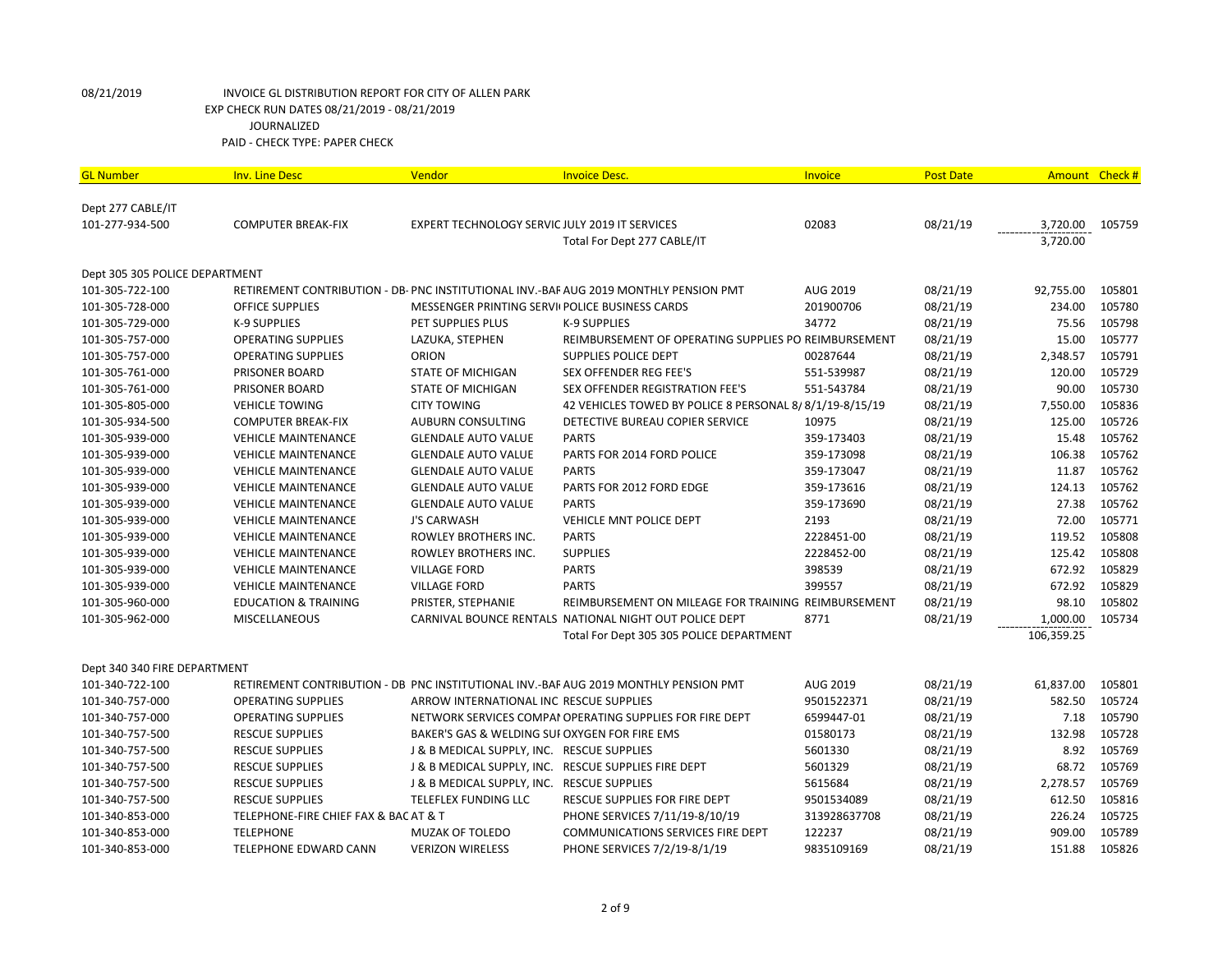| <b>GL Number</b>                          | <b>Inv. Line Desc</b>                              | Vendor                                 | <b>Invoice Desc.</b>                                                                  | <b>Invoice</b> | <b>Post Date</b> | <b>Amount</b> | Check # |
|-------------------------------------------|----------------------------------------------------|----------------------------------------|---------------------------------------------------------------------------------------|----------------|------------------|---------------|---------|
| 101-340-920-000                           | UTILITIES- 6730 ROOSEVELT                          | <b>DTE ENERGY</b>                      | ELECTRIC SERVICES 7/13/19-8/12/19                                                     | 08212019       | 08/21/19         | 2,223.90      | 105752  |
| 101-340-934-000                           | EQUIPMENT MAINTENANCE                              | APOLLO FIRE EQUIPMENT CO EQUIPMENT MNT |                                                                                       | 100537         | 08/21/19         | 271.72        | 105720  |
| 101-340-934-500                           | <b>COMPUTER BREAK-FIX</b>                          |                                        | SOUTHERN MICHIGAN INFOR COMPUTER SERVICES FIRE DEPT                                   | 3806           | 08/21/19         | 55.48         | 105811  |
| 101-340-934-500                           | <b>COMPUTER BREAK-FIX</b>                          |                                        | SOUTHERN MICHIGAN INFOR COMPUTER SERVICES FIRE DEPT                                   | 3810           | 08/21/19         | 920.00        | 105811  |
| 101-340-939-000                           | <b>VEHICLE MAINTENANCE</b>                         | ROWLEY BROTHERS INC.                   | <b>PARTS</b>                                                                          | 2228451-00     | 08/21/19         | 119.52        | 105808  |
| 101-340-939-000                           | <b>VEHICLE MAINTENANCE</b>                         | ROWLEY BROTHERS INC.                   | <b>CREDIT ON CORES</b>                                                                | 2228602-00     | 08/21/19         | (50.00)       | 105808  |
| 101-340-939-000                           | <b>VEHICLE MAINTENANCE</b>                         | ROWLEY BROTHERS INC.                   | <b>SUPPLIES</b>                                                                       | 2228452-00     | 08/21/19         | 125.42        | 105808  |
|                                           |                                                    |                                        | Total For Dept 340 340 FIRE DEPARTMENT                                                |                |                  | 70,481.53     |         |
| Dept 445 445 DEPARTMENT OF PUBLIC SERVICE |                                                    |                                        |                                                                                       |                |                  |               |         |
| 101-445-722-100                           |                                                    |                                        | RETIREMENT CONTRIBUTION - DB- PNC INSTITUTIONAL INV.-BAF AUG 2019 MONTHLY PENSION PMT | AUG 2019       | 08/21/19         | 21,038.00     | 105801  |
| 101-445-757-000                           | <b>OPERATING SUPPLIES</b>                          | D & L GARDEN CENTER, INC. SUPPLIES DPS |                                                                                       | 98615          | 08/21/19         | 79.98         | 105745  |
|                                           |                                                    | D & L GARDEN CENTER, INC. SUPPLIES DPS |                                                                                       | 97816          | 08/21/19         | 119.96        | 105745  |
| 101-445-757-000                           | <b>OPERATING SUPPLIES</b>                          |                                        |                                                                                       |                |                  |               |         |
| 101-445-757-000                           | <b>OPERATING SUPPLIES</b>                          | D & L GARDEN CENTER, INC. SUPPLIES     |                                                                                       | 98456          | 08/21/19         | 109.98        | 105745  |
| 101-445-768-000                           | <b>UNIFORMS</b>                                    | GOODEN, THEODORE                       | REIMBURSEMENT FOR SAFETY BOOTS                                                        | REIMBURSEMENT  | 08/21/19         | 350.00        | 105763  |
| 101-445-853-000                           | TELEPHONE ROY SHIPMAN                              | <b>VERIZON WIRELESS</b>                | PHONE SERVICES 7/2/19-8/1/19                                                          | 9835109169     | 08/21/19         | 53.82         | 105826  |
| 101-445-920-000                           | UTILITIES 10777 PELHAM                             | <b>DTE ENERGY</b>                      | ELECTRIC SERVICES 7/13/19-8/12/19                                                     | 08212019       | 08/21/19         | 811.83        | 105752  |
| 101-445-920-000                           | UTILITIES GARAGE APT R                             | <b>DTE ENERGY</b>                      | GAS APT R 7/3/19-8/3/19                                                               | 08212019       | 08/21/19         | 35.55         | 105755  |
| 101-445-926-000                           | UTILITES 16430 ECORSE                              | <b>DTE ENERGY</b>                      | ELECTRIC SERVICES 7/13/19-8/12/19                                                     | 08212019       | 08/21/19         | 136.70        | 105752  |
| 101-445-926-000                           | STREET LIGHTING- 15501 PHILOMI DTE ENERGY          |                                        | STREETLIGHTS 7/4-8/2/19                                                               | 08212019       | 08/21/19         | 27,057.21     | 105754  |
| 101-445-939-000                           | <b>VEHICLE MAINTENANCE</b>                         | <b>GLENDALE AUTO VALUE</b>             | <b>PARTS</b>                                                                          | 359-173031     | 08/21/19         | 254.63        | 105762  |
| 101-445-939-000                           | <b>VEHICLE MAINTENANCE</b>                         | <b>GLENDALE AUTO VALUE</b>             | <b>PARTS</b>                                                                          | 359-173532     | 08/21/19         | 6.18          | 105762  |
| 101-445-939-000                           | <b>VEHICLE MAINTENANCE</b>                         | <b>J &amp; R TRACTOR, LLC</b>          | <b>PARTS</b>                                                                          | 96436          | 08/21/19         | 895.00        | 105770  |
| 101-445-939-000                           | <b>VEHICLE MAINTENANCE</b>                         | ROWLEY BROTHERS INC.                   | <b>PARTS</b>                                                                          | 2228451-00     | 08/21/19         | 119.52        | 105808  |
| 101-445-939-000                           | <b>VEHICLE MAINTENANCE</b>                         | ROWLEY BROTHERS INC.                   | <b>SUPPLIES</b>                                                                       | 2228452-00     | 08/21/19         | 125.42        | 105808  |
| 101-445-939-000                           | <b>VEHICLE MAINTENANCE</b>                         | TREDROC TIRE ALLEN PARK 7: SUPPLIES    |                                                                                       | 7360055835     | 08/21/19         | 100.00        | 105822  |
| 101-445-939-000                           | <b>VEHICLE MAINTENANCE</b>                         |                                        | TREDROC TIRE ALLEN PARK 7: CREDIT WRONG ACCT BILLED ON INV 73600558 7360056115        |                | 08/21/19         | (100.00)      | 105822  |
| 101-445-939-000                           | <b>VEHICLE MAINTENANCE</b>                         | TREDROC TIRE ALLEN PARK 7: PARTS       |                                                                                       | 7360056023     | 08/21/19         | 36.95         | 105822  |
| 101-445-939-000                           | <b>VEHICLE MAINTENANCE</b>                         | <b>VILLAGE FORD</b>                    | <b>PARTS</b>                                                                          | 182275         | 08/21/19         | 222.19        | 105829  |
| 101-445-962-000                           | <b>MISCELLANEOUS</b>                               |                                        | COMPREHENSIVE TESTING SC DOT SCREENING WATER DEPT                                     | 2649           | 08/21/19         | 310.00        | 105741  |
| 101-445-962-000                           | <b>MISCELLANEOUS</b>                               | COMPREHENSIVE TESTING SC DOT SCREENING |                                                                                       | 2655           | 08/21/19         | 164.00        | 105742  |
|                                           |                                                    |                                        | Total For Dept 445 445 DEPARTMENT OF PUBLIC SERVICE                                   |                |                  | 51,926.92     |         |
| Dept 707 707 PARKS & REC                  |                                                    |                                        |                                                                                       |                |                  |               |         |
| 101-707-728-000                           | <b>OFFICE SUPPLIES</b>                             |                                        | PETTY CASH - PARKS & REC. REIMBURSEMENT FOR PETTY CASH P&R                            | REIMBURSEMENT  | 08/21/19         | 22.78         | 105797  |
| 101-707-756-000                           | CONTRACTED EMPLOYEES EXPENS FUGEDI, NICHOLAS JAMES |                                        | LEMONADE IN THE SHADE AUG 6.,2019                                                     | AUG 6,2019     | 08/21/19         | 200.00        | 105778  |
| 101-707-784-000                           | <b>PARK SERVICES</b>                               | D & L GARDEN CENTER, INC. TOPSOIL      |                                                                                       | 98630          | 08/21/19         | 168.00        | 105745  |
| 101-707-784-000                           | <b>PARK SERVICES</b>                               | <b>HADDIX ELECTRIC</b>                 | <b>BALL DIAMOND #2 LAMP CHANGE</b>                                                    | 9668           | 08/21/19         | 140.00        | 105766  |
| 101-707-784-000                           | <b>PARK SERVICES</b>                               | PARKWAY SERVICE INC                    | PORTA RENTAL 8/15/19-9/14/19 CHAMPAIGN   A-122929                                     |                | 08/21/19         | 400.00        | 105794  |
| 101-707-784-000                           | <b>PARK SERVICES</b>                               | PARKWAY SERVICE INC                    | PORTA RENTAL MILWARD PK 8/15-9/14/19                                                  | A-122931       | 08/21/19         | 120.00        | 105794  |
| 101-707-784-000                           | <b>PARK SERVICES</b>                               | PARKWAY SERVICE INC                    | PORTA RENTAL RIEL PK 8/15-9/14/19                                                     | A-122932       | 08/21/19         | 160.00        | 105794  |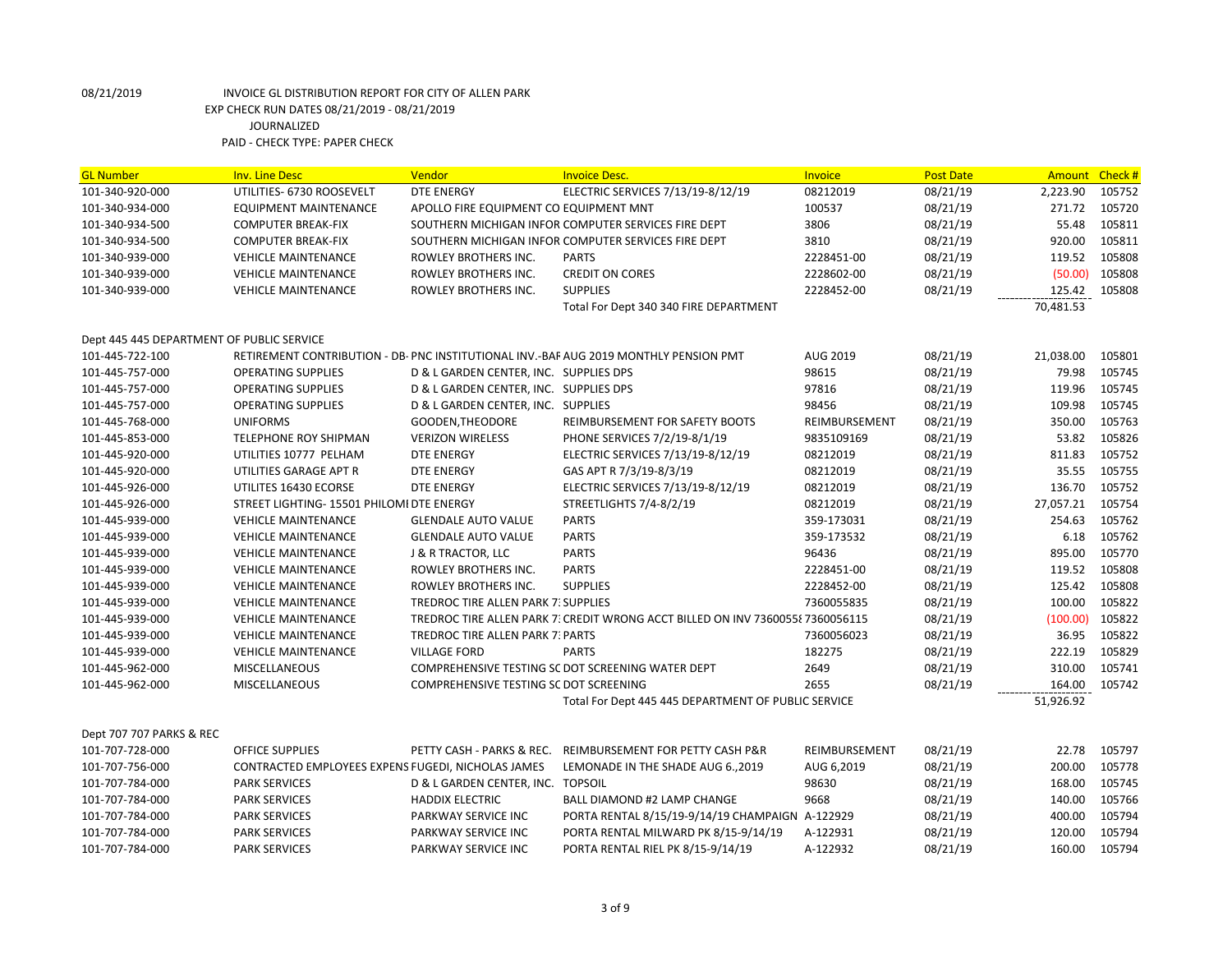| <b>GL Number</b>                       | <b>Inv. Line Desc</b>                                                          | Vendor                                     | <b>Invoice Desc.</b>                                                                   | <b>Invoice</b> | <b>Post Date</b> | <b>Amount</b> | Check#        |
|----------------------------------------|--------------------------------------------------------------------------------|--------------------------------------------|----------------------------------------------------------------------------------------|----------------|------------------|---------------|---------------|
| 101-707-784-000                        | <b>PARK SERVICES</b>                                                           | PARKWAY SERVICE INC                        | PORTA RENTAL CUNNINGHAM PK 8/15-9/14/1 A-122948                                        |                | 08/21/19         | 120.00        | 105794        |
| 101-707-784-000                        | <b>PARK SERVICES</b>                                                           | PARKWAY SERVICE INC                        | PORTA RENTAL KENNEDY PK 8/15-9/14/19                                                   | A-122949       | 08/21/19         | 120.00        | 105794        |
| 101-707-784-000                        | <b>PARK SERVICES</b>                                                           | PARKWAY SERVICE INC                        | PORTA RENTAL SUDMAN PK 8/15-9/14/19                                                    | A-122930       | 08/21/19         | 120.00        | 105794        |
| 101-707-784-000                        | <b>PARK SERVICES DEP</b>                                                       | REFAB INCORPORATED                         | LABOR TO INSTALL GALVINIZED FENCE FOR PAF 27011                                        |                | 08/21/19         | 600.00        | 105807        |
| 101-707-920-000                        | UTILITIES 6295 WINONA                                                          | <b>DTE ENERGY</b>                          | ELECTRIC SERVICES 7/13/19-8/12/19                                                      | 08212019       | 08/21/19         | 990.16        | 105752        |
| 101-707-925-800                        | <b>SMART TRANS 1 PAT</b>                                                       | <b>VERIZON WIRELESS</b>                    | PHONE SERVICES 7/2/19-8/1/19                                                           | 9835109169     | 08/21/19         | 474.68        | 105826        |
| 101-707-935-000                        |                                                                                |                                            | COMPUTER SOFTWARE MAINTEN/ SOUTHERN MICHIGAN INFOR COMPUTER SERVICES COMM CENTER       | 3812           | 08/21/19         | 520.00        | 105811        |
| 101-707-939-000                        | <b>VEHICLE MAINTENANCE</b>                                                     | ROWLEY BROTHERS INC.                       | <b>PARTS</b>                                                                           | 2228451-00     | 08/21/19         | 119.52        | 105808        |
| 101-707-939-000                        | <b>VEHICLE MAINTENANCE</b>                                                     | ROWLEY BROTHERS INC.                       | <b>SUPPLIES</b>                                                                        | 2228452-00     | 08/21/19         | 125.42        | 105808        |
| 101-707-962-000                        | <b>MISCELLANEOUS</b>                                                           |                                            | PETTY CASH - PARKS & REC. REIMBURSEMENT FOR PETTY CASH P&R                             | REIMBURSEMENT  | 08/21/19         | 63.55         | 105797        |
|                                        |                                                                                |                                            | Total For Dept 707 707 PARKS & REC                                                     |                |                  | 4,464.11      |               |
| Dept 751 751 COMMUNITY CENTER          |                                                                                |                                            |                                                                                        |                |                  |               |               |
| 101-751-756-000                        |                                                                                |                                            | CONTRACTED EMPLOYEES EXPENS REDGUARD FIRE & SECURITY SERVICE CALL CHECK OUT COMM PANEL | 41331          | 08/21/19         | 214.00        | 105806        |
| 101-751-756-000                        | CONTRACTED EMPLOYEES EXPENS THE BOARD DOCTOR                                   |                                            | DASHER BOARD CLEANING                                                                  | 025            | 08/21/19         | 586.75        | 105818        |
| 101-751-757-000                        | <b>OPERATING SUPPLIES</b>                                                      | BAKER'S GAS & WELDING SUI FUEL PARKS & REC |                                                                                        | 09209318       | 08/21/19         | 59.89         | 105728        |
| 101-751-757-000                        | <b>OPERATING SUPPLIES</b>                                                      | PEPSI COLA                                 | SUPPLIES FOR COMMUNITY CENTER                                                          | 97174106       | 08/21/19         | 947.10        | 105796        |
| 101-751-757-000                        | <b>OPERATING SUPPLIES</b>                                                      |                                            | PETTY CASH - PARKS & REC. REIMBURSEMENT FOR PETTY CASH P&R                             | REIMBURSEMENT  | 08/21/19         | 68.99         | 105797        |
| 101-751-757-000                        | <b>OPERATING SUPPLIES</b>                                                      | PROPANE SERVICES                           | <b>PROPANE SERVICES</b>                                                                | T378318        | 08/21/19         | 478.78        | 105834        |
| 101-751-920-000                        | <b>UTILITIES</b>                                                               | <b>ALLEN PARK WATER</b>                    | WATER SERVICES COMM CTR 7/1/18-7/1/19                                                  | 401-WH158-OA   | 06/30/19         | 104.45        | 105721        |
| 101-751-920-000                        | <b>UTILITIES</b>                                                               | <b>ALLEN PARK WATER</b>                    | WATER BILL COMM CTR 6/1-7/1/19                                                         | 401-WH158-00   | 08/21/19         | 362.27        | 105722        |
| 101-751-920-000                        | <b>UTILITIES</b>                                                               | <b>DIRECTV</b>                             | SERVICES COMM CTR 8/8/19-9/7/19                                                        | 36576347476    | 08/21/19         | 157.23        | 105749        |
| 101-751-920-000                        | UTILITIES COMM CENTER                                                          | <b>DTE ENERGY</b>                          | STREETLIGHTS 7/4-8/2/19                                                                | 08212019       | 08/21/19         | 18,707.48     | 105754        |
| 101-751-931-000                        | <b>BUILDING MAINTENANCE</b>                                                    | NETWORK SERVICES COMPAI SUPPLIES           |                                                                                        | 6602869-00     | 08/21/19         | 508.31        | 105790        |
| 101-751-931-000                        | <b>BUILDING MAINTENANCE</b>                                                    | <b>STATE OF MICHIGAN</b>                   | ANNUAL CERTIFICATE RENEWAL                                                             | 041255         | 08/21/19         | 180.00        | 105812        |
|                                        |                                                                                |                                            | Total For Dept 751 751 COMMUNITY CENTER                                                |                |                  | 22,375.25     |               |
| Dept 803 HISTORICAL                    |                                                                                |                                            |                                                                                        |                |                  |               |               |
| 101-803-801-001                        | LAWN & SNOW SERVICES                                                           |                                            | JOHN'S LANDSCAPING & SNO JULY 2019 LAWN CARE HISTORICAL MUSEUM 21334                   |                | 08/21/19         | 140.00        | 105772        |
| 101-803-920-000                        | UTILITIES HISTORICAL                                                           | <b>DTE ENERGY</b>                          | ELECTRIC SERVICES 7/13/19-8/12/19                                                      | 08212019       | 08/21/19         | 278.32        | 105752        |
|                                        |                                                                                |                                            | <b>Total For Dept 803 HISTORICAL</b>                                                   |                |                  | 418.32        |               |
| Dept 864 864 RETIREE/ACTIVE HEALTHCARE |                                                                                |                                            |                                                                                        |                |                  |               |               |
| 101-864-722-100                        |                                                                                |                                            | RETIREMENT CONTRIBUTION - GF PNC INSTITUTIONAL INV.-BAF AUG 2019 MONTHLY PENSION PMT   | AUG 2019       | 08/21/19         | 9,218.00      | 105801        |
|                                        |                                                                                |                                            | Total For Dept 864 864 RETIREE/ACTIVE HEALTHCARE                                       |                |                  | 9,218.00      |               |
|                                        |                                                                                |                                            | Total For Fund 101 GENERAL FUND                                                        |                |                  | 520,743.06    |               |
| Fund 202 MAJOR STREET FUND             |                                                                                |                                            |                                                                                        |                |                  |               |               |
| Dept 475 475 TRAFFIC SERVICES          |                                                                                |                                            |                                                                                        |                |                  |               |               |
| 202-475-703-050                        | INTERFUND LABOR/EQUIP - TRAFF WAYNE COUNTY - ACCTS. RECTRAFFIC SIGNAL MNT 6/19 |                                            |                                                                                        | 299917         | 08/21/19         |               | 573.69 105830 |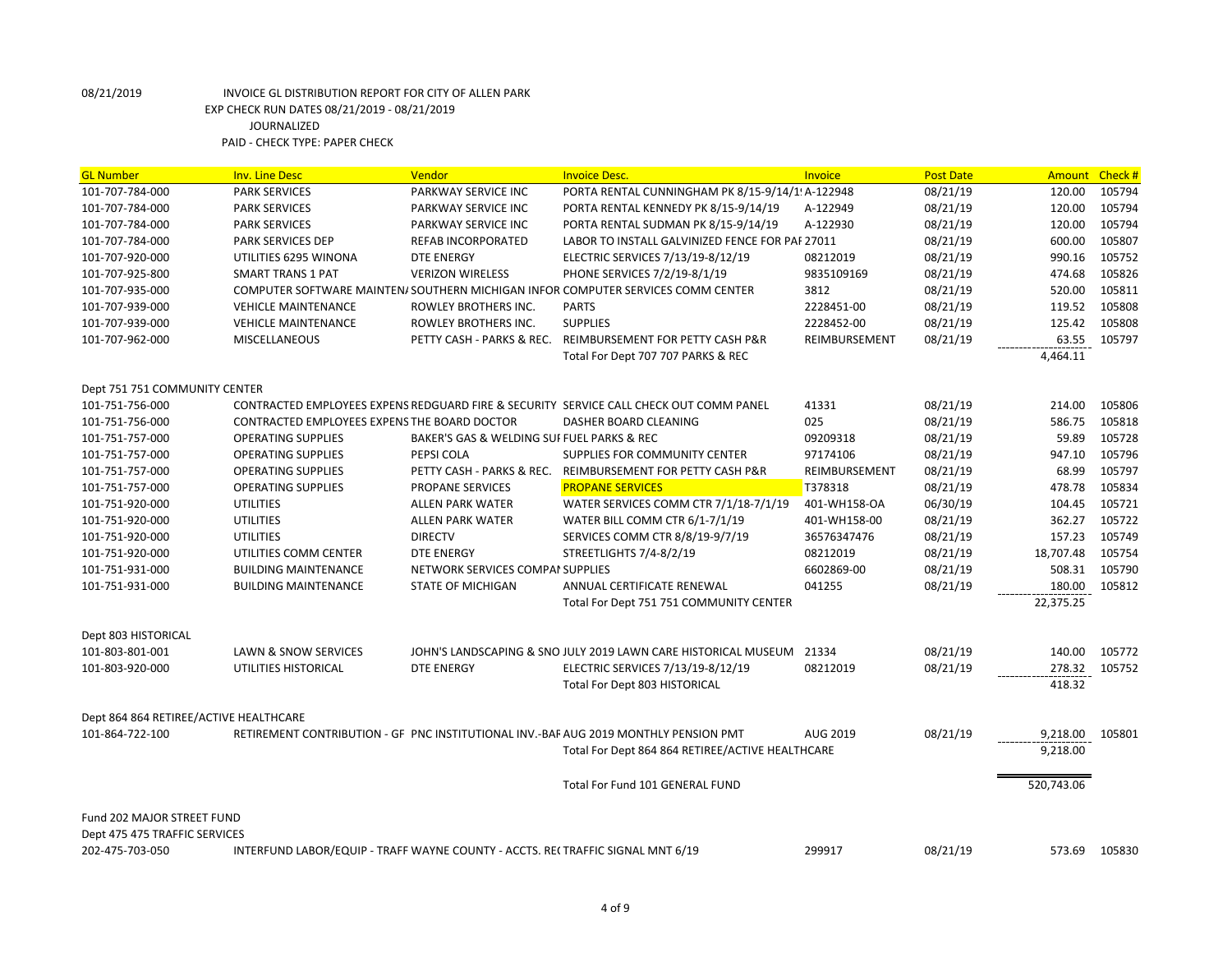| <b>GL Number</b>                  | <b>Inv. Line Desc</b>                                                             | Vendor                                          | <b>Invoice Desc.</b>                                                   | Invoice          | <b>Post Date</b> | Amount     | Check# |
|-----------------------------------|-----------------------------------------------------------------------------------|-------------------------------------------------|------------------------------------------------------------------------|------------------|------------------|------------|--------|
| 202-475-703-050                   | INTERFUND LABOR/EQUIP - TRAFF WAYNE COUNTY - ACCTS. RECTRAFFIC SIGNAL ENERGY 6/19 |                                                 |                                                                        | 1009677          | 08/21/19         | 219.57     | 105831 |
|                                   |                                                                                   |                                                 | Total For Dept 475 475 TRAFFIC SERVICES                                |                  |                  | 793.26     |        |
|                                   |                                                                                   |                                                 |                                                                        |                  |                  |            |        |
| Dept 479 PRESERVATION - STREETS   |                                                                                   |                                                 |                                                                        |                  |                  |            |        |
| 202-479-757-000                   | <b>OPERATING SUPPLIES</b>                                                         | AJAX MATERIALS CORP.                            | <b>DPS SUPPLIES</b>                                                    | 239991           | 08/21/19         | 956.88     | 105717 |
| 202-479-801-205                   | <b>SECTIONING</b>                                                                 | SAVONE CEMENT, INC.                             | JOB AP-74 PMT #10 MAJOR RD ST SECTIONING JOB AP-74                     |                  | 08/21/19         | 6,329.54   | 105809 |
| 202-479-801-205                   | <b>SECTIONING</b>                                                                 | SAVONE CEMENT, INC.                             | REMOVE PAYMENT AND REPLACE WITH MDOT 10317-420                         |                  | 08/21/19         | 268,649.82 | 105809 |
| 202-479-820-000                   | ENGINEERING                                                                       | <b>BUCCILLI GROUP, LLC</b>                      | LOCAL INSPECTIONS 7/29/19-8/2/19                                       | 3543             | 08/21/19         | 4,536.00   | 105733 |
| 202-479-820-000                   | ENGINEERING                                                                       | PROFESSIONAL SERVICE IND I CONCRETE INSPECTIONS |                                                                        | 00651500         | 08/21/19         | 3,606.26   | 105833 |
|                                   |                                                                                   |                                                 | Total For Dept 479 PRESERVATION - STREETS                              |                  |                  | 284,078.50 |        |
|                                   |                                                                                   |                                                 | Total For Fund 202 MAJOR STREET FUND                                   |                  |                  | 284,871.76 |        |
| Fund 203 LOCAL STREET FUND        |                                                                                   |                                                 |                                                                        |                  |                  |            |        |
| Dept 479 PRESERVATION - STREETS   |                                                                                   |                                                 |                                                                        |                  |                  |            |        |
| 203-479-757-000                   | <b>OPERATING SUPPLIES</b>                                                         | AJAX MATERIALS CORP.                            | <b>DPS SUPPLIES</b>                                                    | 239991           | 08/21/19         | 956.88     | 105717 |
| 203-479-801-200                   | MILLAGE - CONSTRUCTION                                                            |                                                 | GV CEMENT CONTRACTING C JOB AP-109 PMT #3 PAVEMENT REPLACEMENT AP-109  |                  | 08/21/19         | 220,827.71 | 105765 |
| 203-479-801-200                   | MILLAGE - CONSTRUCTION                                                            | <b>HADDIX ELECTRIC</b>                          | TO REPAIR BROKEN LINE HIT BY GV CEMENT                                 | 9640             | 08/21/19         | 1,610.00   | 105766 |
| 203-479-801-205                   | SECTIONING - PRESERVATION                                                         | SAVONE CEMENT, INC.                             | JOB AP-74 PMT #10 LOCAL ST SECTIONING                                  | <b>JOB AP-74</b> | 08/21/19         | 3,401.99   | 105809 |
| 203-479-801-205                   | SECTIONING - PRESERVATION                                                         | SAVONE CEMENT, INC.                             | REMOVE AND REPLACE PAVEMENT WITH MDO 10317-421                         |                  | 08/21/19         | 11,017.98  | 105809 |
| 203-479-801-220                   | PROF'L SERVICES - TREES                                                           | T-N-T TREE SERVICE INC                          | TREE REMOVAL AND CLEAN UP NORWOOD                                      | 600172           | 08/21/19         | 3,700.00   | 105815 |
|                                   |                                                                                   |                                                 | Total For Dept 479 PRESERVATION - STREETS                              |                  |                  | 241,514.56 |        |
|                                   |                                                                                   |                                                 |                                                                        |                  |                  |            |        |
| Dept 483 ADMINISTRATION - STREETS |                                                                                   |                                                 |                                                                        |                  |                  |            |        |
| 203-483-820-000                   | ENGINEERING                                                                       | <b>BUCCILLI GROUP, LLC</b>                      | LOCAL INSPECTION SERVICES 8/5-8/9/19                                   | 3551             | 08/21/19         | 5,616.00   | 105733 |
| 203-483-820-000                   | ENGINEERING                                                                       | <b>BUCCILLI GROUP, LLC</b>                      | LOCAL INSPECTIONS 7/24/19-7/27/19                                      | 3532             | 08/21/19         | 4,428.00   | 105733 |
|                                   |                                                                                   |                                                 | Total For Dept 483 ADMINISTRATION - STREETS                            |                  |                  | 10,044.00  |        |
|                                   |                                                                                   |                                                 | Total For Fund 203 LOCAL STREET FUND                                   |                  |                  | 251,558.56 |        |
|                                   |                                                                                   |                                                 |                                                                        |                  |                  |            |        |
| Fund 226 RUBBISH FUND             |                                                                                   |                                                 |                                                                        |                  |                  |            |        |
| Dept 450 450 RUBBISH              |                                                                                   |                                                 |                                                                        |                  |                  |            |        |
| 226-450-817-000                   | <b>WASTE DISPOSAL</b>                                                             | ADVANCED DISPOSAL SERVIC AUG 2019 BULK SERVICES |                                                                        | V30001770362     | 08/21/19         | 133,585.17 | 105716 |
|                                   |                                                                                   |                                                 | Total For Dept 450 450 RUBBISH                                         |                  |                  | 133,585.17 |        |
|                                   |                                                                                   |                                                 | Total For Fund 226 RUBBISH FUND                                        |                  |                  | 133,585.17 |        |
| Fund 249 BUILDING FUND            |                                                                                   |                                                 |                                                                        |                  |                  |            |        |
| Dept 000                          |                                                                                   |                                                 |                                                                        |                  |                  |            |        |
| 249-000-607-000                   | <b>FEES REVENUE</b>                                                               |                                                 | COLONIAL HEATING & COOLII REFUND ON CANCELED PERMIT PM190182&PE REFUND |                  | 08/21/19         | 222.70     | 105739 |
| 249-000-607-000                   | <b>FEES REVENUE</b>                                                               | DRISCOLL, JAMES                                 | REFUND ON RENTAL PERMIT                                                | <b>REFUND</b>    | 08/21/19         | 175.00     | 105751 |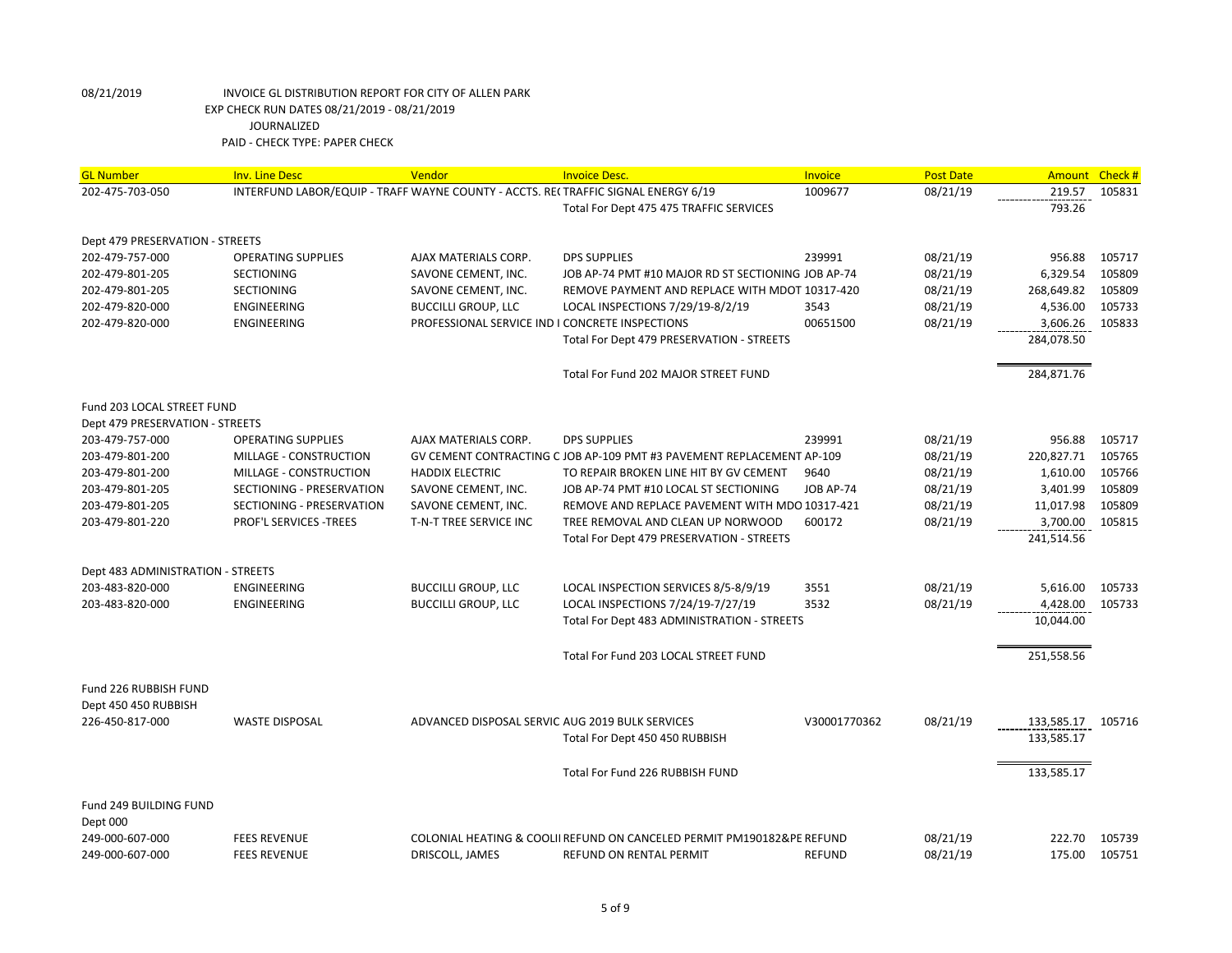| <b>GL Number</b>                                    | <b>Inv. Line Desc</b>                          | Vendor                                      | <b>Invoice Desc.</b>                                                                  | Invoice          | <b>Post Date</b> | <b>Amount</b> | Check# |
|-----------------------------------------------------|------------------------------------------------|---------------------------------------------|---------------------------------------------------------------------------------------|------------------|------------------|---------------|--------|
| 249-000-607-000                                     | <b>FEES REVENUE</b>                            | <b>GELBE ROSE LLC</b>                       | REFUND ON REGRISTER FEE 14877 ANNE                                                    | <b>REFUND</b>    | 08/21/19         | 148.75        | 105761 |
|                                                     |                                                |                                             | Total For Dept 000                                                                    |                  |                  | 546.45        |        |
|                                                     |                                                |                                             |                                                                                       |                  |                  |               |        |
| Dept 371 371 BUILDING DEPARTMENT<br>249-371-722-100 |                                                |                                             | RETIREMENT CONTRIBUTION- DB I PNC INSTITUTIONAL INV.-BAF AUG 2019 MONTHLY PENSION PMT | AUG 2019         | 08/21/19         | 5,208.00      | 105801 |
| 249-371-821-000                                     | MECHANICAL INSPECTIONS                         |                                             | JULY 2019 MECHANICAL INSPECTIONS                                                      | <b>JULY 2019</b> | 08/21/19         | 3,761.80      | 105735 |
|                                                     |                                                | CARNILL, STEVE                              |                                                                                       |                  |                  |               | 105767 |
| 249-371-822-000                                     | PLUMBING INSPECTIONS                           | HALASH, JEROME                              | JULY 2019 PLUMBING INSPECTIONS                                                        | <b>JULY 2019</b> | 08/21/19         | 722.40        | 105824 |
| 249-371-853-000                                     | <b>TELEPHONE- BLDG</b>                         | <b>VERIZON WIRELESS</b>                     | BUILDING TABLETS SERVICES 7/11/19-8/10/19 9835845542                                  |                  | 08/21/19         | 108.12        |        |
| 249-371-853-000                                     | TELEPHONE NEW DPW 2 MATT BA VERIZON WIRELESS   |                                             | PHONE SERVICES 7/2/19-8/1/19                                                          | 9835109169       | 08/21/19         | (17.00)       | 105826 |
| 249-371-963-000                                     | PROFESSIONAL SVCS                              | CARLISLE/WORTMAN ASSOC 7148 WINONA VARIANCE |                                                                                       | 2153873          | 08/21/19         | 362.50        | 105736 |
| 249-371-963-000                                     | PROFESSIONAL SVCS                              |                                             | CARLISLE/WORTMAN ASSOC JULY 2019 RETAINER SERVICES                                    | 2153874          | 08/21/19         | 4,000.00      | 105736 |
|                                                     |                                                |                                             | Total For Dept 371 371 BUILDING DEPARTMENT                                            |                  |                  | 14,145.82     |        |
|                                                     |                                                |                                             | Total For Fund 249 BUILDING FUND                                                      |                  |                  | 14,692.27     |        |
| Fund 266 DRUG FORFEITURE - STATE                    |                                                |                                             |                                                                                       |                  |                  |               |        |
| Dept 000                                            |                                                |                                             |                                                                                       |                  |                  |               |        |
| 266-000-757-000                                     | <b>OPERATING SUPPLIES</b>                      |                                             | KIESLERS POLICE SUPPLY INC TRAINING AMMUNITION POLICE DEPT                            | IN114374         | 08/21/19         | 818.30        | 105773 |
| 266-000-982-000                                     | COMPUTER EQUIP/SOFTWARE                        | <b>ACME SPORTS INC</b>                      | <b>POLICE SUPPLIES</b>                                                                | 35085            | 06/30/19         | 253.98        | 105715 |
| 266-000-984-000                                     | COMPUTER EQUIPMENT/SOFTWA THOMSON REUTERS-WEST |                                             | INFORMATION POLICE CHARGES 7/1/19-7/31/1840698574                                     |                  | 08/21/19         | 200.73        | 105821 |
|                                                     |                                                |                                             | Total For Dept 000                                                                    |                  |                  | 1,273.01      |        |
|                                                     |                                                |                                             |                                                                                       |                  |                  |               |        |
|                                                     |                                                |                                             | Total For Fund 266 DRUG FORFEITURE - STATE                                            |                  |                  | 1,273.01      |        |
| Fund 271 LIBRARY                                    |                                                |                                             |                                                                                       |                  |                  |               |        |
| Dept 000                                            |                                                |                                             |                                                                                       |                  |                  |               |        |
| 271-000-757-000                                     | <b>OPERATING SUPPLIES</b>                      | MILLER, IRENE                               | AUTHOR VISIT TO LIBRARY 8/27/19                                                       | AUG 27,2019      | 08/21/19         | 100.00        | 105782 |
| 271-000-757-000                                     | <b>OPERATING SUPPLIES</b>                      |                                             | MOTION PICTURE LICENSING MOTION PICTURE UMBRELLA LISC 10/1/19-10/ 504230554           |                  | 08/21/19         | 195.78        | 105787 |
| 271-000-827-000                                     | <b>LIBRARY SERVICES</b>                        | THE LIBRARY NETWORK                         | OVERDRIVE AND CONTENT RENEWAL FEE 8/1/ 64662                                          |                  | 08/21/19         | 7,157.38      | 105819 |
| 271-000-827-000                                     | <b>LIBRARY SERVICES</b>                        | THE LIBRARY NETWORK                         | PC PROJECT TECH SERVICES                                                              | 64647            | 08/21/19         | 975.00        | 105819 |
| 271-000-827-000                                     | <b>LIBRARY SERVICES</b>                        | UNIQUE MANAGEMENT SERV PLACEMENT 7/29/19    |                                                                                       | 557224           | 08/21/19         | 8.95          | 105823 |
| 271-000-828-000                                     | <b>MATERIALS</b>                               | STEINWAY INC                                | <b>CD'S FOR LIBRARY</b>                                                               | 39188            | 08/21/19         | 80.95         | 105723 |
| 271-000-828-000                                     | <b>MATERIALS</b>                               | <b>BAKER &amp; TAYLOR</b>                   | <b>MATERIALS FOR LIBRARY</b>                                                          | 2034708148       | 08/21/19         | 100.64        | 105727 |
| 271-000-828-000                                     | <b>MATERIALS</b>                               | <b>BAKER &amp; TAYLOR</b>                   | <b>MATERIALS FOR LIBRARY</b>                                                          | 2034684217       | 08/21/19         | 57.53         | 105727 |
| 271-000-920-000                                     | <b>UTILITIES</b>                               | <b>ALLEN PARK WATER</b>                     | WATER BILL LIBRARY 4/1/19-7/1/19                                                      | 390-AL081-00     | 08/21/19         | 333.72        | 105721 |
| 271-000-920-000                                     | UTILITIES 8100 ALLEN RD                        | <b>DTE ENERGY</b>                           | ELECTRIC SERVICES 7/13/19-8/12/19                                                     | 08212019         | 08/21/19         | 1,998.19      | 105752 |
| 271-000-931-000                                     | <b>BUILDING MAINTENANCE</b>                    | A & B LOCKSMITH                             | <b>SUPPLIES</b>                                                                       | 87004            | 08/21/19         | 5.00          | 105714 |
| 271-000-931-000                                     | <b>BUILDING MAINTENANCE</b>                    | A & B LOCKSMITH                             | <b>SUPPLIES LIBRARY</b>                                                               | 87002            | 08/21/19         | 20.00         | 105714 |
| 271-000-931-000                                     | <b>BUILDING MAINTENANCE</b>                    |                                             | COVERALL NORTH AMERICA LIBRARY COMM CLEANING SERVICES 8/1/19-8/1340263476             |                  | 08/21/19         | 835.00        | 105744 |
|                                                     |                                                |                                             | Total For Dept 000                                                                    |                  |                  | 11,868.14     |        |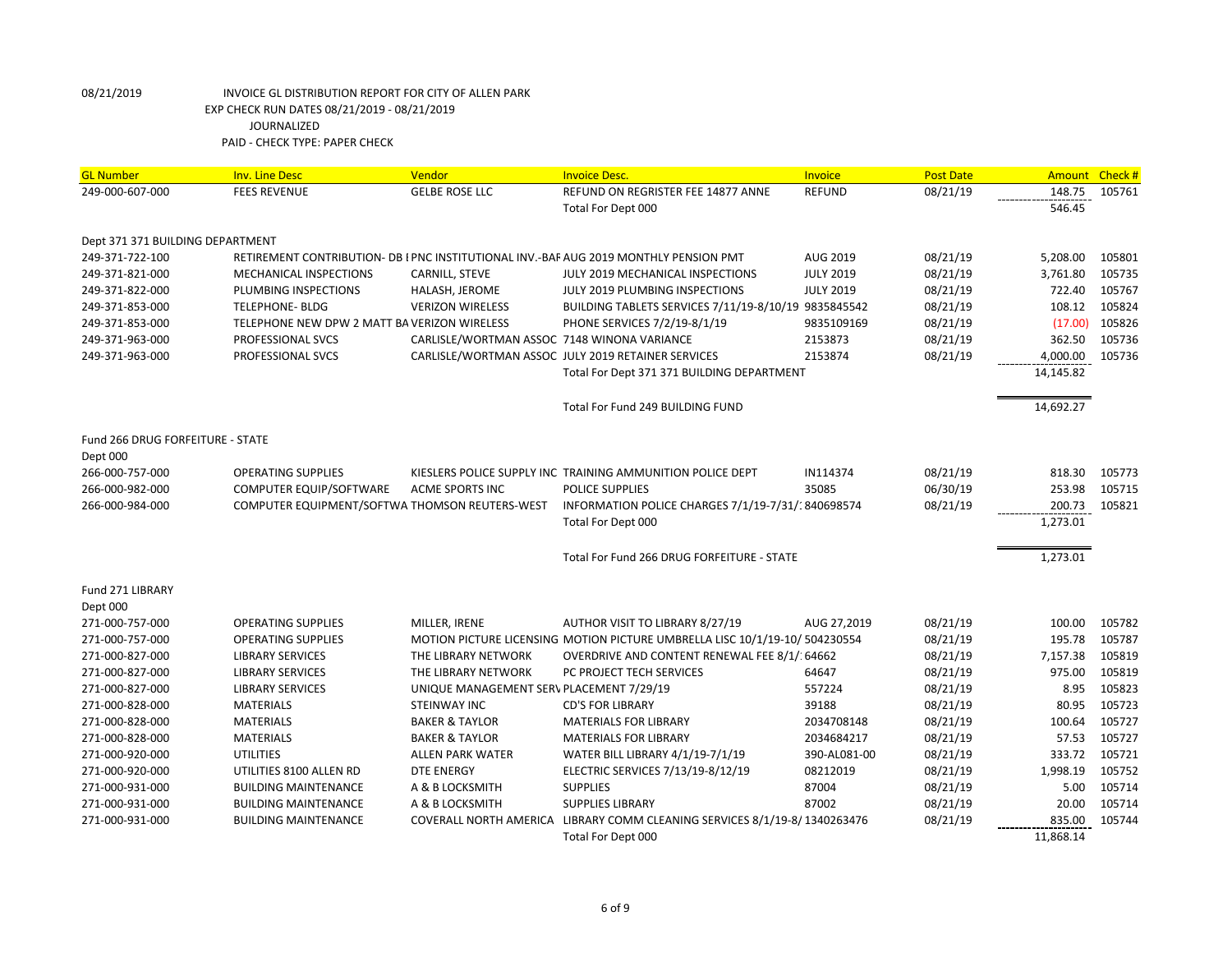| <b>GL Number</b>       | <b>Inv. Line Desc</b>                           | Vendor                                     | <b>Invoice Desc.</b>                                                        | Invoice               | <b>Post Date</b> | Amount    | Check#       |
|------------------------|-------------------------------------------------|--------------------------------------------|-----------------------------------------------------------------------------|-----------------------|------------------|-----------|--------------|
|                        |                                                 |                                            | Total For Fund 271 LIBRARY                                                  |                       |                  | 11,868.14 |              |
|                        |                                                 |                                            |                                                                             |                       |                  |           |              |
| Fund 592 WATER & SEWER |                                                 |                                            |                                                                             |                       |                  |           |              |
| Dept 000               |                                                 |                                            |                                                                             |                       |                  |           |              |
| 592-000-275-000        | 10-WATER                                        | <b>HAILEY BRANOFF</b>                      | UB refund for account: 830-RU170-36                                         | <b>REFUND</b>         | 08/21/19         | 148.88    | 105783       |
| 592-000-275-000        | 10-WATER                                        | <b>CITY OF ALLEN PARK</b>                  | UB REFUND FOR ACCOUNT: 260-TH158-10 TO : REFUND                             |                       | 08/21/19         | 2,597.20  | 105784       |
| 592-000-275-000        | 10-WATER                                        | <b>CITY OF ALLEN PARK</b>                  | UB REFUND FOR ACCOUNT: 840-RO169-75 TO3 08/19/2019                          |                       | 08/21/19         | 1,994.40  | 105785       |
| 592-000-275-000        | 20-SEWER                                        | ELIZABETH BIRAU                            | UB refund for account: 720-WI068-05                                         | REFUND                | 08/21/19         | 60.90     | 105786       |
|                        |                                                 |                                            | Total For Dept 000                                                          |                       |                  | 4,801.38  |              |
| Dept 600 WATER         |                                                 |                                            |                                                                             |                       |                  |           |              |
| 592-600-873-000        | <b>MAIN MAINTENANCE</b>                         | <b>BORE BROTHERS</b>                       | HDD WATER SERVICE AT ENGLEWOOD AVE                                          | 1178                  | 08/21/19         | 3,000.00  | 105731       |
| 592-600-873-000        | <b>MAIN MAINTENANCE</b>                         | <b>CORE &amp; MAIN LP</b>                  | <b>SUPPLIES</b>                                                             | K883217               | 08/21/19         | 85.00     | 105743       |
| 592-600-873-000        | <b>MAIN MAINTENANCE</b>                         | <b>CORE &amp; MAIN LP</b>                  | <b>SUPPLIES</b>                                                             | K768652               | 08/21/19         | 93.34     | 105743       |
| 592-600-873-000        | <b>MAIN MAINTENANCE</b>                         | D & L GARDEN CENTER, INC. SUPPLIES         |                                                                             | 98658                 | 08/21/19         | 125.99    | 105745       |
| 592-600-873-000        | <b>MAIN MAINTENANCE</b>                         | D & L GARDEN CENTER, INC. TOPSOIL          |                                                                             | 98292                 | 08/21/19         | 28.00     | 105745       |
| 592-600-873-000        | <b>MAIN MAINTENANCE</b>                         | HURON SOD FARMS, INC.                      | <b>SUPPLIES</b>                                                             | 5795                  | 08/21/19         | 566.50    | 105768       |
| 592-600-939-000        | <b>VEHICLE MAINTENANCE</b>                      | <b>EXOTIC AUTOMATION &amp; SUPIPARTS</b>   |                                                                             | 1930519               | 08/21/19         | 272.63    | 105758       |
| 592-600-939-000        | <b>VEHICLE MAINTENANCE</b>                      | <b>MICHIGAN CAT</b>                        | <b>PARTS</b>                                                                | PD10146284            | 08/21/19         | 263.45    | 105781       |
| 592-600-939-000        | <b>VEHICLE MAINTENANCE</b>                      | <b>TREDROC TIRE ALLEN PARK 7: SUPPLIES</b> |                                                                             | 7360055653            | 08/21/19         | 397.61    | 105822       |
| 592-600-985-000        | <b>CAPITAL OUTLAY</b>                           |                                            | BRICCO EXCAVATING CO LLC JOB AP-53 PMT #5 FINAL WATER MAIN REPLAC JOB AP-53 |                       | 08/21/19         | 9,099.35  | 105732       |
| 592-600-985-000        | <b>CAPITAL OUTLAY</b>                           | <b>MICHIGAN CAT</b>                        | <b>SERVICES ON CATERPILLAR</b>                                              | ES10178482            | 08/21/19         | 2,609.64  | 105781       |
|                        |                                                 |                                            | Total For Dept 600 WATER                                                    |                       |                  | 16,541.51 |              |
| Dept 601 601 SEWER     |                                                 |                                            |                                                                             |                       |                  |           |              |
| 592-601-712-000        | CLOTHING, CLEANING & TECH SKILI DAKROUB, CEASAR |                                            | <b>REIMBURSEMENT FOR SAFETY BOOTS</b>                                       | REIMBURSEMENT         | 08/21/19         | 158.98    | 105746       |
| 592-601-712-000        | CLOTHING, CLEANING & TECH SKILI MEEKINS, JOE    |                                            | REIMBURSEMENT FOR SAFETY BOOTS                                              | REIMBURSEMENT         | 08/21/19         | 350.00    | 105779       |
| 592-601-745-300        | STORM/CB MAINTENANCE                            | DIX BLOCK & SUPPLY CO.                     | <b>SUPPLIES</b>                                                             | 132234                | 08/21/19         | 323.60    | 105750       |
| 592-601-920-000        | UTILITIES 997 ENTERPRISE                        | <b>DTE ENERGY</b>                          | ELECTRIC SERVICES 7/13/19-8/12/19                                           | 08212019              | 08/21/19         | 1,415.47  | 105752       |
| 592-601-923-000        | PROFESSIONAL SERVICES                           | ETNA SUPPLY COMPANY                        | <b>SENSUS SERVICES</b>                                                      | S103051246.001        | 08/21/19         | 3,000.00  | 105757       |
| 592-601-927-050        | SEWAGE DISPOSAL-GLWA                            |                                            | GREAT LAKES WATER AUTHO JULY 2019 SEWAGE CHARGES                            | JULYSEWAGE            | 08/21/19         | 71,200.00 | 105747       |
| 592-601-939-100        | <b>VEHICLE MAINTENANCE</b>                      | <b>MICHIGAN CAT</b>                        | SERVICE CALL WORK ON GENERATOR                                              | SD9248576             | 06/30/19         | 274.18    | 105781       |
| 592-601-939-100        | <b>VEHICLE MAINTENANCE</b>                      | ROWLEY BROTHERS INC.                       | <b>PARTS</b>                                                                | 2228451-00            | 08/21/19         | 119.52    | 105808       |
| 592-601-939-100        | <b>VEHICLE MAINTENANCE</b>                      | ROWLEY BROTHERS INC.                       | <b>SUPPLIES</b>                                                             | 2228452-00            | 08/21/19         | 125.45    | 105808       |
| 592-601-939-100        | <b>VEHICLE MAINTENANCE</b>                      |                                            | WOLVERINE POWER SYSTEM: DIAGNOSTIC ON SV JOB 0632587                        | 0173855-IN            | 08/21/19         | 264.00    | 105832       |
| 592-601-960-000        | <b>TRAINING &amp; EDUCATION</b>                 | <b>STATE OF MICHIGAN</b>                   | APPLICATION FOR DIST CERT S-3 J STEWART                                     | <b>JOSHUA STEWART</b> | 08/21/19         | 70.00     | 105813       |
| 592-601-960-000        | <b>TRAINING &amp; EDUCATION</b>                 | <b>STATE OF MICHIGAN</b>                   | APPLICATION FOR DISTRIBUTION CERT S-3                                       | <b>TYLER GENNARO</b>  | 08/21/19         | 70.00     | 105814       |
|                        |                                                 |                                            | Total For Dept 601 601 SEWER                                                |                       |                  | 77,371.20 |              |
| Dept 603 603 BASIN     |                                                 |                                            |                                                                             |                       |                  |           |              |
| 592-603-757-000        | <b>OPERATING SUPPLIES</b>                       | BAKER'S GAS & WELDING SUI SUPPLIES         |                                                                             | 01577299              | 08/21/19         |           | 59.85 105728 |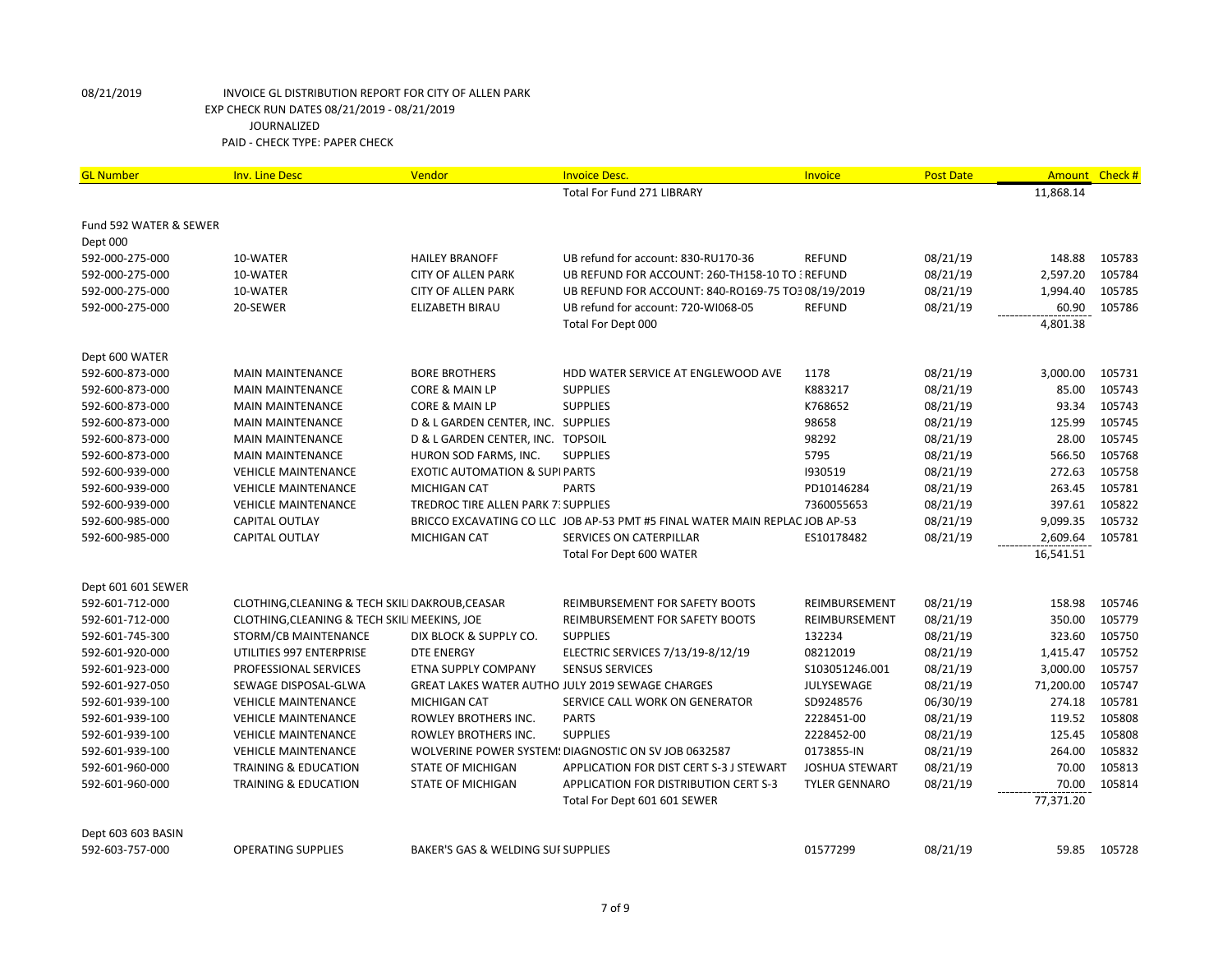| <b>GL Number</b>                    | <b>Inv. Line Desc</b>          | Vendor                   | <b>Invoice Desc.</b>                                                                 | <b>Invoice</b>      | <b>Post Date</b> | Amount     | Check # |
|-------------------------------------|--------------------------------|--------------------------|--------------------------------------------------------------------------------------|---------------------|------------------|------------|---------|
| 592-603-853-000                     | <b>TELEPHONE-PUMP STN</b>      | <b>VERIZON WIRELESS</b>  | PUMP STN PHONE SERVICES 7/11-8/10/19                                                 | 9835755731          | 08/21/19         | 244.58     | 105825  |
| 592-603-853-000                     | <b>TELEPHONE ON CALL WATER</b> | <b>VERIZON WIRELESS</b>  | PHONE SERVICES 7/2/19-8/1/19                                                         | 9835109169          | 08/21/19         | 470.97     | 105826  |
| 592-603-920-000                     | UTILITIES 1840 DIX RD          | <b>DTE ENERGY</b>        | ELECTRIC SERVICES 7/13/19-8/12/19                                                    | 08212019            | 08/21/19         | 7,745.95   | 105752  |
| 592-603-931-000                     | <b>BUILDING MAINTENANCE</b>    | <b>HADDIX ELECTRIC</b>   | MATERIAL & LABOR WORK AT AP RETENTION E 9686                                         |                     | 08/21/19         | 2,000.00   | 105766  |
| 592-603-985-000                     | <b>CAPITAL OUTLAY</b>          | LAWRENCE M. CLARKE, INC  | JOB AP-64 PMT #3 LIFT STN REPLACEMENT                                                | JOB AP-64           | 06/30/19         | 500.00     | 105776  |
|                                     |                                |                          | Total For Dept 603 603 BASIN                                                         |                     |                  | 11,021.35  |         |
| Dept 604 ADMINISTRATION/DEBT        |                                |                          |                                                                                      |                     |                  |            |         |
| 592-604-722-100                     |                                |                          | RETIREMENT CONTRIBUTION - W8 PNC INSTITUTIONAL INV.-BAF AUG 2019 MONTHLY PENSION PMT | AUG 2019            | 08/21/19         | 6,978.00   | 105801  |
| 592-604-987-500                     | DISTRICT ONE SEWER PROJECT     |                          | THE BANK OF NEW YORK MEI 5247-01 TUNNEL PROJECT PMT                                  | 0062-MFA            | 08/21/19         | 107,323.51 | 105817  |
|                                     |                                |                          | Total For Dept 604 ADMINISTRATION/DEBT                                               |                     |                  | 114,301.51 |         |
|                                     |                                |                          | Total For Fund 592 WATER & SEWER                                                     |                     |                  | 224,036.95 |         |
| Fund 701 TRUST AND AGENCY           |                                |                          |                                                                                      |                     |                  |            |         |
| Dept 000                            |                                |                          |                                                                                      |                     |                  |            |         |
| 701-000-242-000                     | <b>CITY FESTIVITIES ESCROW</b> | <b>ALLEN PARK ROTARY</b> | <b>2019 ST FAIR ACTIVITIES</b>                                                       | 2019 ST FAIR        | 08/21/19         | 2,000.00   | 105718  |
| 701-000-242-000                     | <b>CITY FESTIVITIES ESCROW</b> | ERKFITZ, ELAINE          | <b>2019 ST FAIR SHUTTLE DRIVER</b>                                                   | <b>2019 ST FAIR</b> | 08/21/19         | 309.37     | 105756  |
| 701-000-242-000                     | <b>CITY FESTIVITIES ESCROW</b> | GAWORECKI, TINA          | REIMBURSEMENT FOR 2019 STREET FAIR SUPP REIMBURSMENT                                 |                     | 08/21/19         | 53.29      | 105760  |
| 701-000-242-000                     | <b>CITY FESTIVITIES ESCROW</b> | <b>HADDIX ELECTRIC</b>   | TROUBLESHOOT AND REPAIR GFI'S FOR 2019 S' 9658                                       |                     | 08/21/19         | 714.50     | 105766  |
| 701-000-242-000                     | <b>CITY FESTIVITIES ESCROW</b> | KNIGHTS OF COLUMBUS      | <b>2019 ST FAIR ACTIVITES</b>                                                        | 2019 ST FAIR        | 08/21/19         | 2,000.00   | 105774  |
| 701-000-242-000                     | CITY FESTIVITIES ESCROW        | <b>PKSA</b>              | 2019 ST FAIR BOOTH REFUND                                                            | <b>REFUND</b>       | 08/21/19         | 50.00      | 105800  |
| 701-000-242-000                     | CITY FESTIVITIES ESCROW        | RAGAN, AARON             | REFUND ON ELECTRICITY                                                                | <b>REFUND</b>       | 08/21/19         | 40.00      | 105805  |
| 701-000-242-000                     | <b>CITY FESTIVITIES ESCROW</b> |                          | SCIOTO SECURITY COMPANY, 2019 ST FAIR SECURITY GUARD SERVICE                         | 71603               | 08/21/19         | 996.63     | 105810  |
| 701-000-245-000                     | PARKS & RECREATION ESCROW      | <b>HADDIX ELECTRIC</b>   | COMM CENTRE PLUG REPLACEMENT                                                         | 9676                | 08/21/19         | 145.00     | 105766  |
| 701-000-245-000                     | PARKS & RECREATION ESCROW      |                          | PETTY CASH - PARKS & REC. REIMBURSEMENT FOR PETTY CASH P&R                           | REIMBURSEMENT       | 08/21/19         | 11.21      | 105797  |
| 701-000-249-000                     | <b>FLOWER BED ESCROW</b>       |                          | AMERICAN SPEEDY PRINTING FLOWERBED SIGNS FOR ADOPT A FLOWERBED 56969                 |                     | 08/21/19         | 40.00      | 105719  |
| 701-000-249-000                     | <b>FLOWER BED ESCROW</b>       |                          | AMERICAN SPEEDY PRINTING FLOWERBED SIGNS FOR ADOPT A FLOWERBED 57016                 |                     | 08/21/19         | 25.00      | 105719  |
|                                     |                                |                          | Total For Dept 000                                                                   |                     |                  | 6,385.00   |         |
|                                     |                                |                          | Total For Fund 701 TRUST AND AGENCY                                                  |                     |                  | 6,385.00   |         |
| Fund 703 SCHOOL AND COUNTY TAX FUND |                                |                          |                                                                                      |                     |                  |            |         |
| Dept 000                            |                                |                          |                                                                                      |                     |                  |            |         |
| 703-000-275-000                     | <b>REFUNDABLE TAXES</b>        | <b>ALLEN PARK WATER</b>  | MISAPPLIED PMT TO TAX S/B WATER 8100 ROE TAX REFUND                                  |                     | 08/21/19         | 537.11     | 1641    |
| 703-000-275-000                     | <b>REFUNDABLE TAXES</b>        | CORELOGIC                | 2019 Sum Tax Refund 30 010 01 0016 000                                               | 30010010016000      | 08/21/19         | 1,035.95   | 1642    |
| 703-000-275-000                     | <b>REFUNDABLE TAXES</b>        | <b>CORELOGIC</b>         | 2019 Sum Tax Refund 30 027 07 0079 002                                               | 30027070079002      | 08/21/19         | 2,276.97   | 1643    |
| 703-000-275-000                     | <b>REFUNDABLE TAXES</b>        | <b>CORELOGIC</b>         | 2019 Sum Tax Refund 30 011 01 1583 000                                               | 30011011583000      | 08/21/19         | 1,917.02   | 1644    |
| 703-000-275-000                     | <b>REFUNDABLE TAXES</b>        | <b>CORELOGIC</b>         | 2019 Sum Tax Refund 30 014 01 0233 000                                               | 30014010233000      | 08/21/19         | 2,923.55   | 1645    |
| 703-000-275-000                     | REFUNDABLE TAXES               | <b>CORELOGIC</b>         | 2019 Sum Tax Refund 30 014 02 0387 000                                               | 30014020387000      | 08/21/19         | 2,490.12   | 1646    |
| 703-000-275-000                     | REFUNDABLE TAXES               | <b>CORELOGIC</b>         | 2019 Sum Tax Refund 30 015 01 0158 002                                               | 30015010158002      | 08/21/19         | 3,043.38   | 1647    |